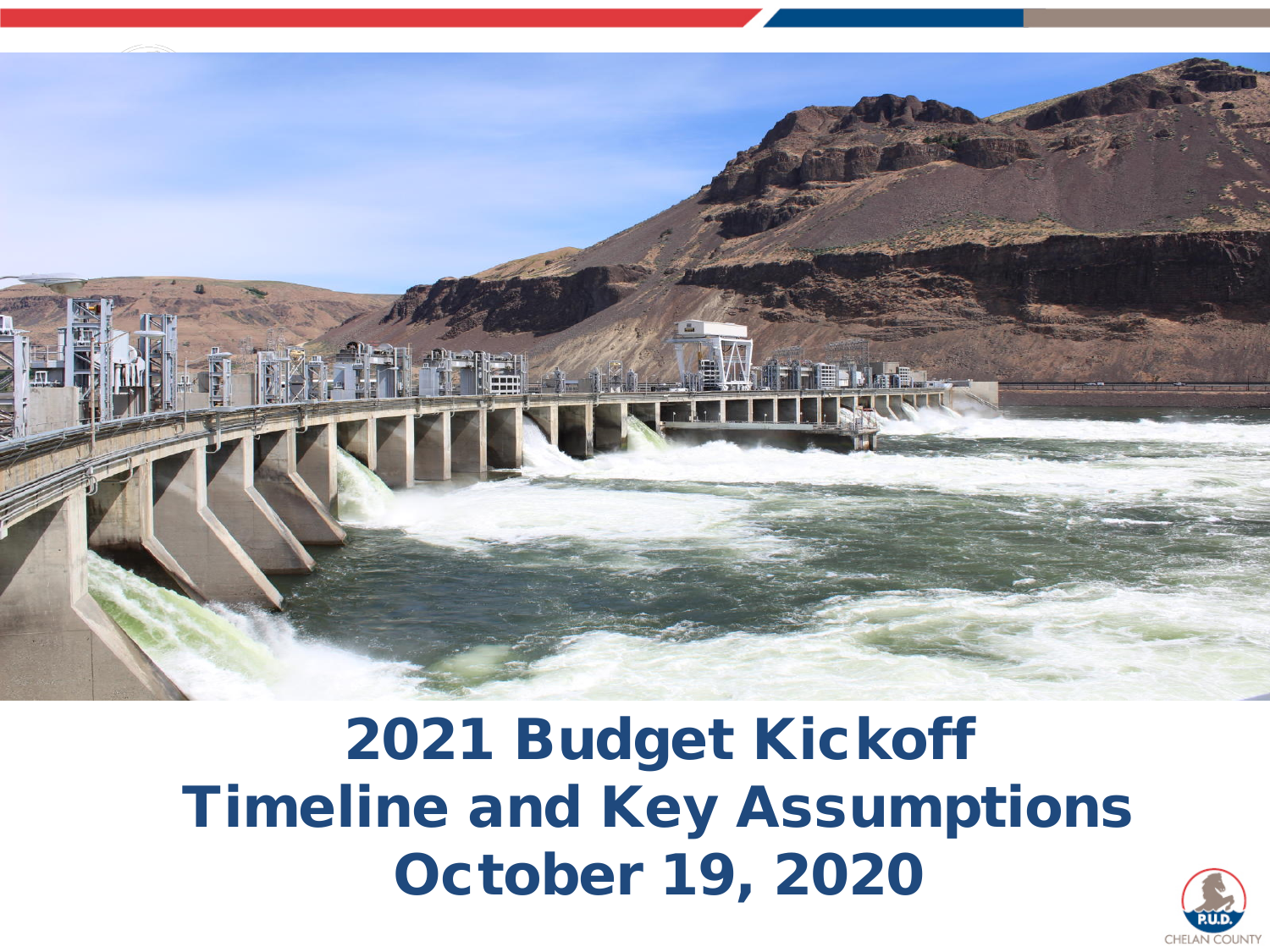

### **No Board Action Required**

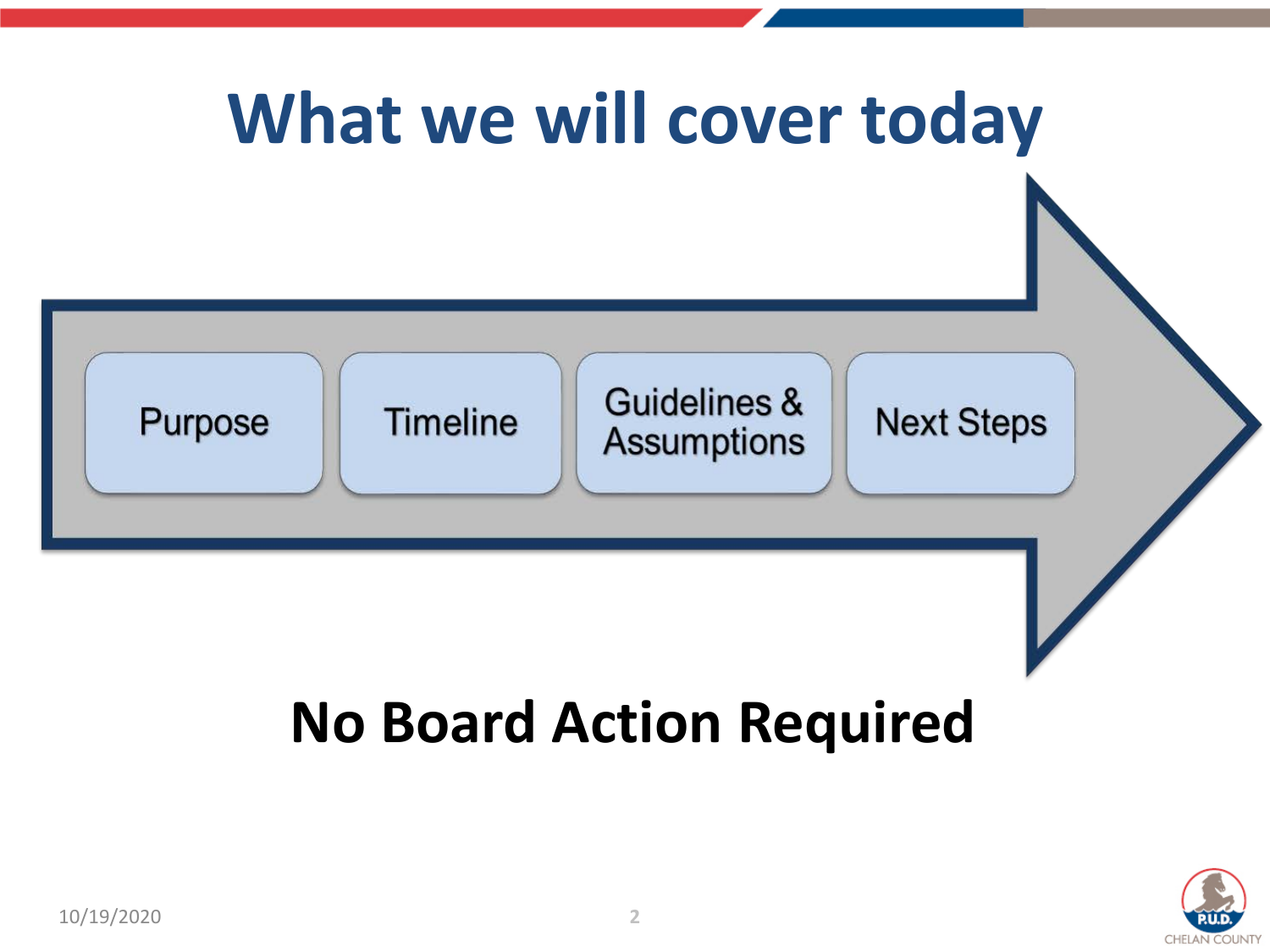## **Today's focus**

# Transition from five-year business planning for 2021-2025 to the annual budget process for 2021

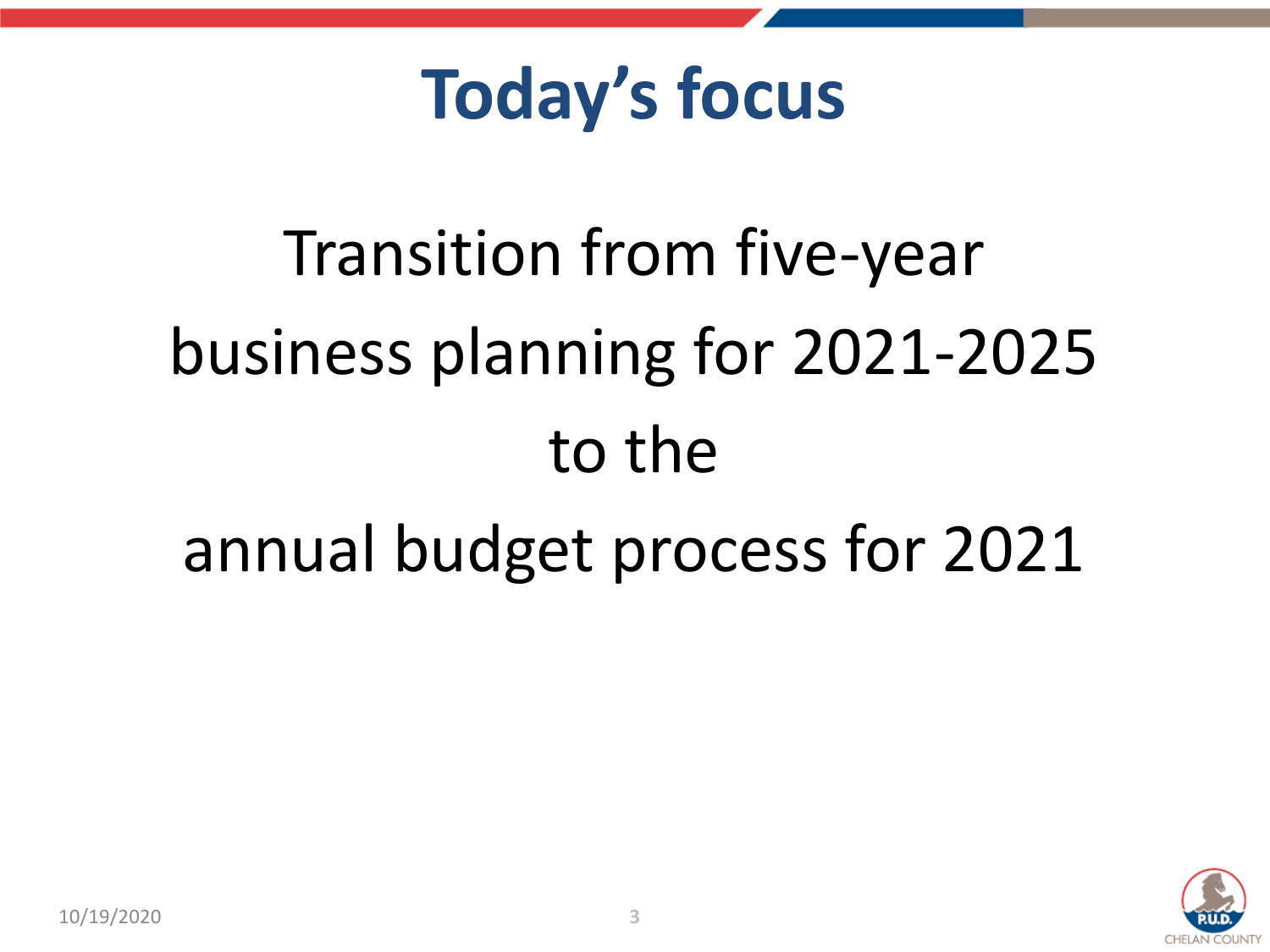# **Cascading Planning Cycle**

- District mission & vision/challenge
- District strategic plan (4 goals 7 objectives)
- District-wide priorities for 5-year business planning
	- District-wide 5-year business plan
		- Business unit 5-year business plans
			- **Annual budget** *We are here*



- District-wide annual performance plan
	- Department work plans
		- Annual employee performance plans

### Levels of organization

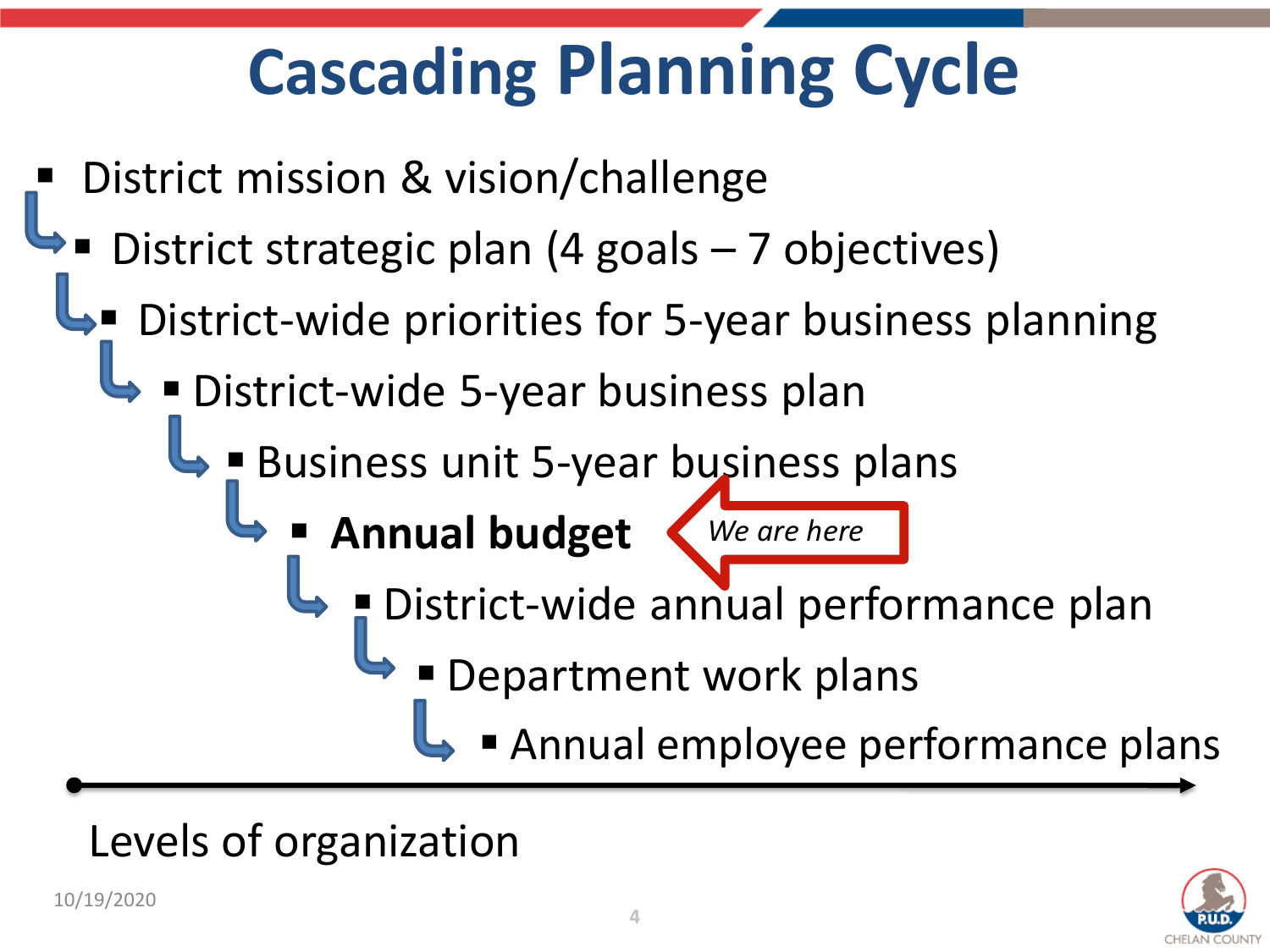### **Budget Timeline**



### Indicates Board Meetings

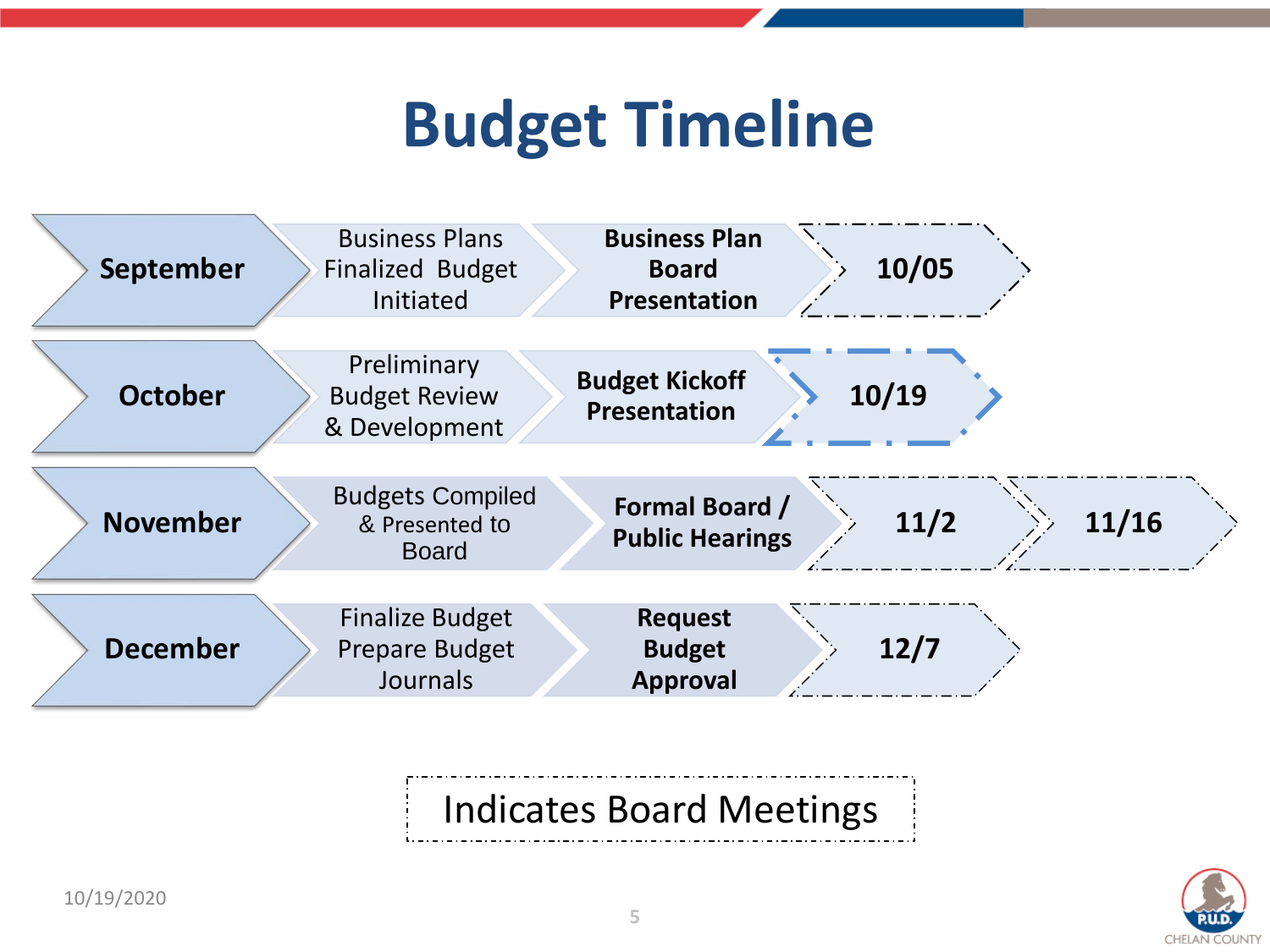### **Strategic Focus**

The 2021 Budget will be built around strategic initiatives and business plans presented on October 5th, 2020

> The foundation of our strategic initiatives and budget is at the top of our balanced scorecard: Customer-owner satisfaction

> > District initiatives identified to accomplish strategic plan goals

Board resolution requires budget cycle to include both an annual budget and fiveyear financial plan compliant with District financial policies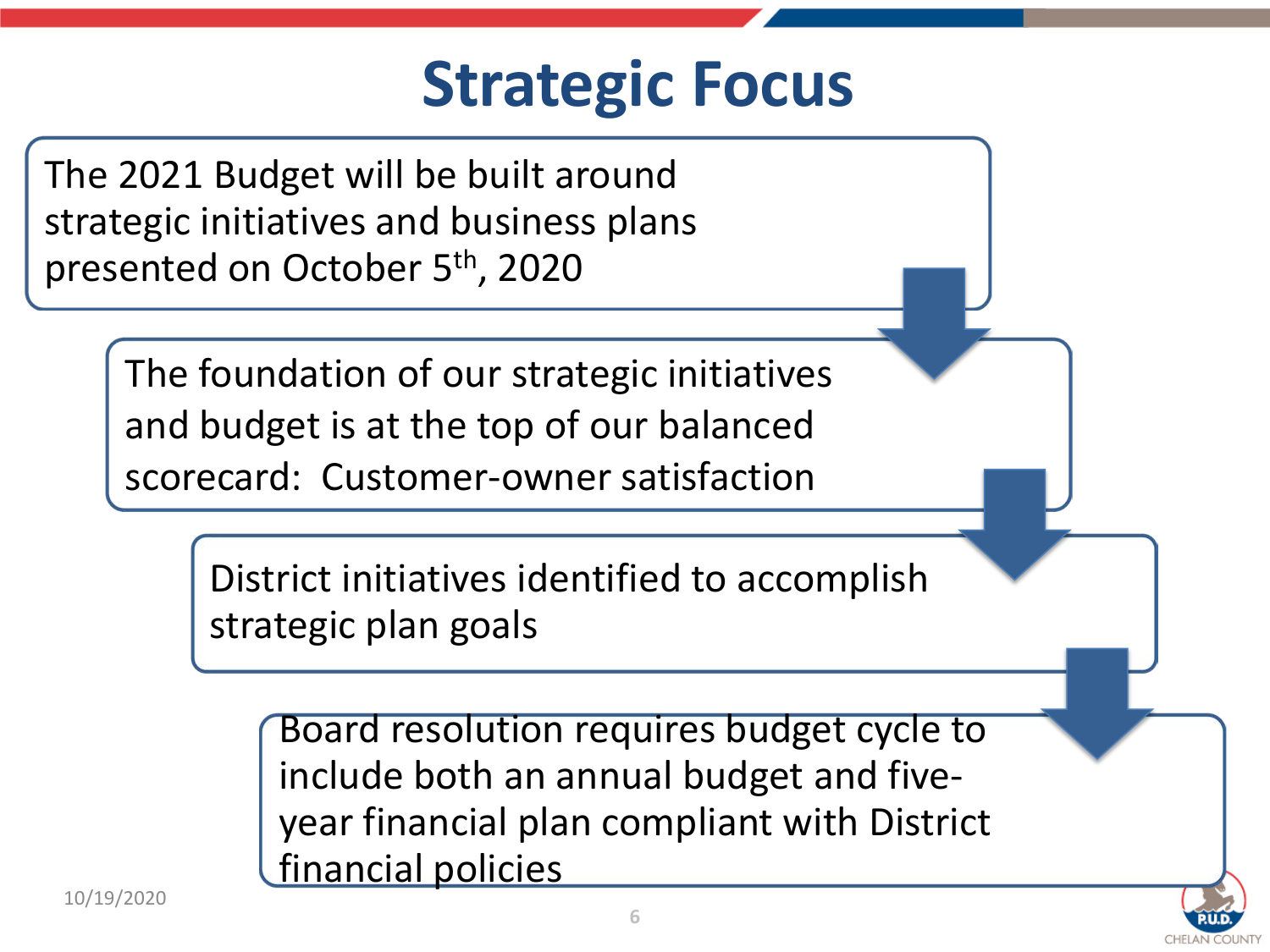### *Strategic Plan Goals*

Invest in assets and people and seek industry top-quartile performance for hydro generation, retail reliability, and safety while improving our customer service technology

*2*

*3*

*4*

*1*

Sustain excellent financial resiliency while mitigating the risk of large rate increases

Enhance the quality of life in Chelan County through programs that distribute the benefits of public power

Engage in countywide growth planning and job creation efforts while ensuring the District's rates and policies remain stable and predictable

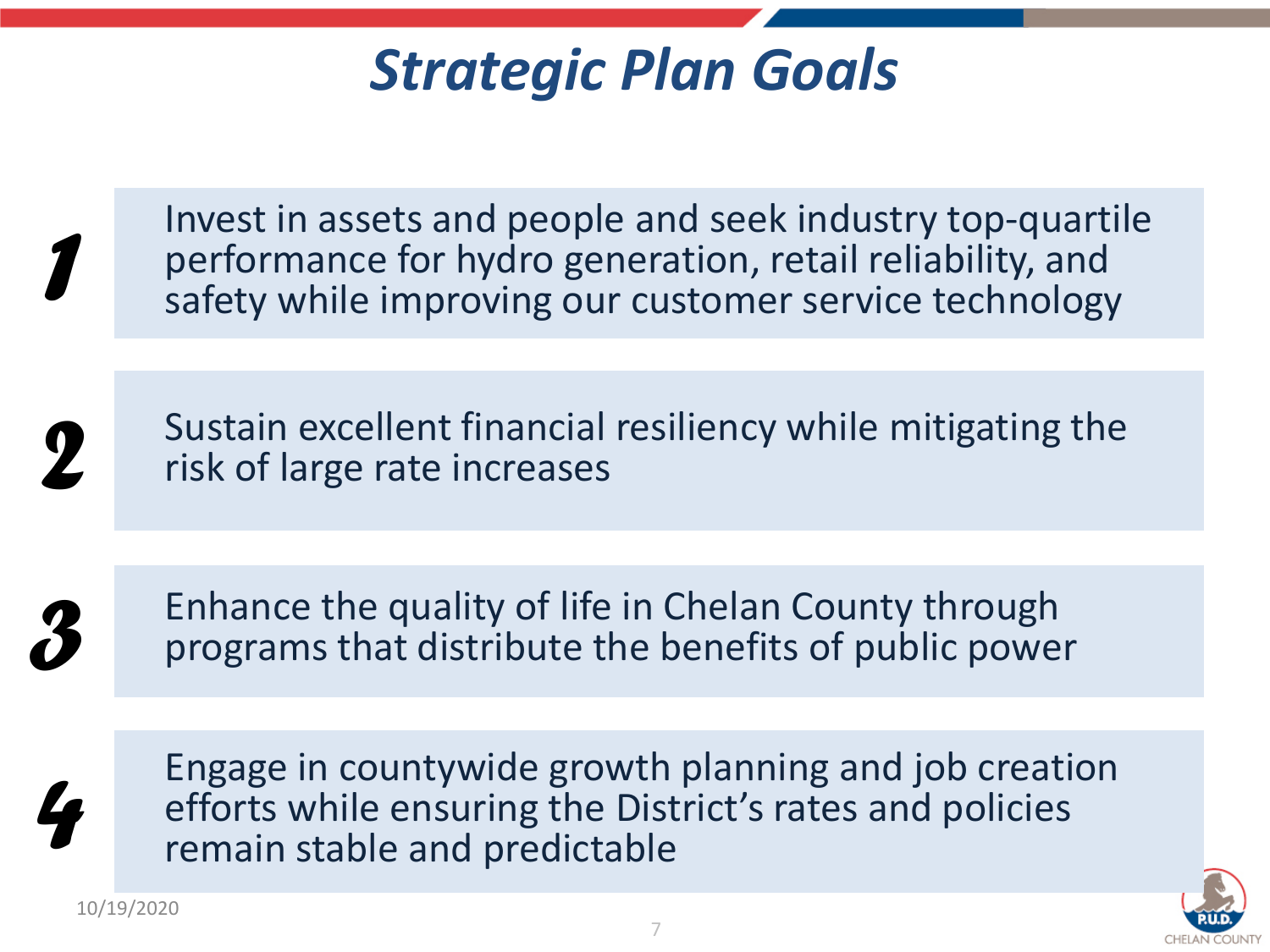# Investing in Assets and People Goal 1

- Capital plans are very ambitious and require balancing internal and external resources
	- By comparison, early numbers for 2021 indicate ~\$190M capital budget vs. \$164M in 2020.
	- Capital supports improving hydro capability, working towards 1<sup>st</sup> quartile in distribution reliability, and long-term facilities
- Initiating advanced metering infrastructure to provide insightful customer service and advice, improve outage response times, and increase operational efficiencies.
- Aiming for 1<sup>st</sup> quartile in safety and HPI to advance the District's safety culture and operational excellence
- Emphasis on employee development plans

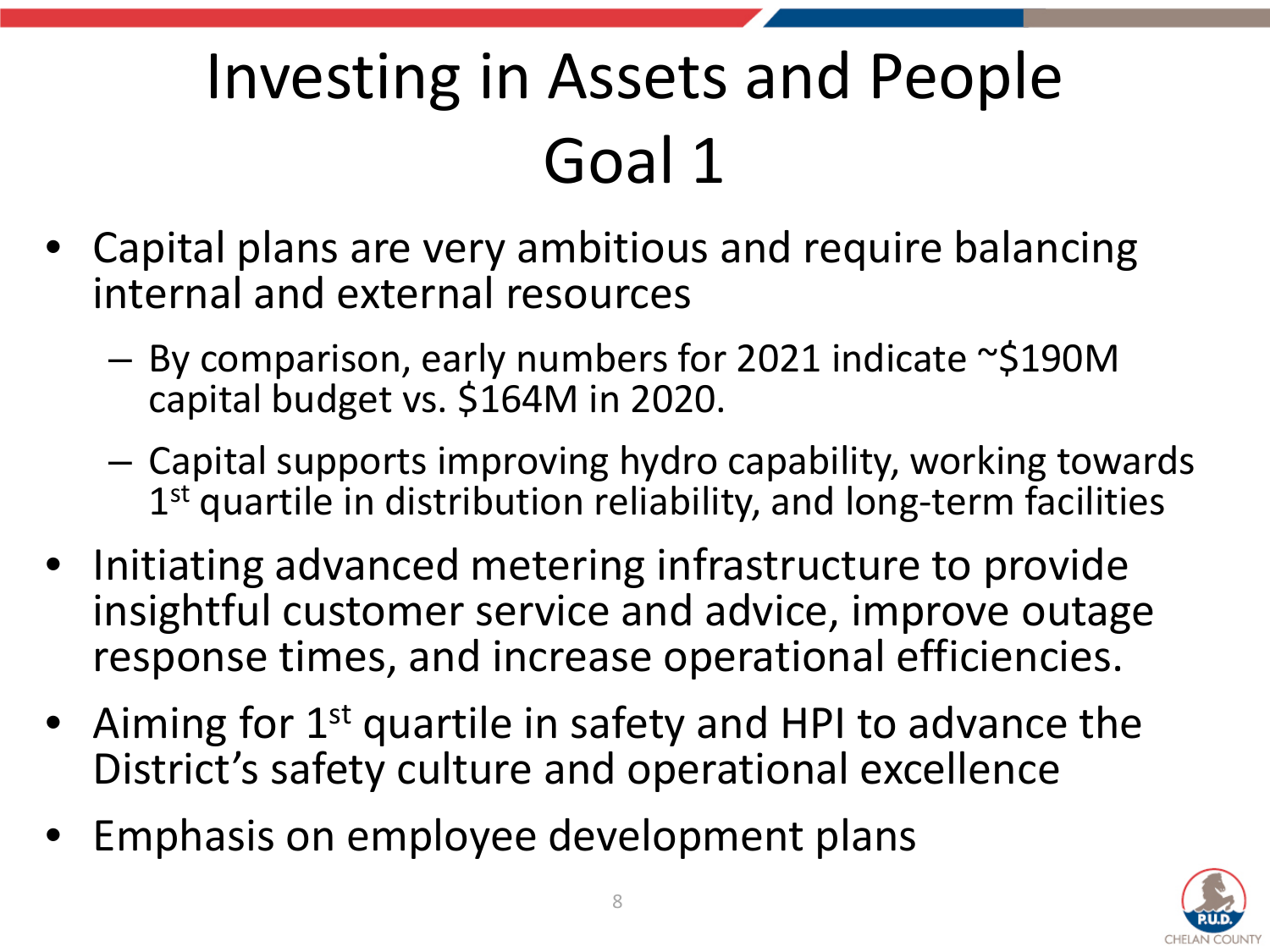# Financial Resiliency Goal 2

- Plans reflect meeting prudent financial policy metrics designed for a strong AA rated entity
- Cash balance provides flexibility to adapt to changing circumstances, while maintaining low debt leverage
- Retail rate increases consistent with approved long-term rate plan and strategic plan feedback
- New debt forecasted in 2023 to support capital program and the set of  $\mathcal{P}$

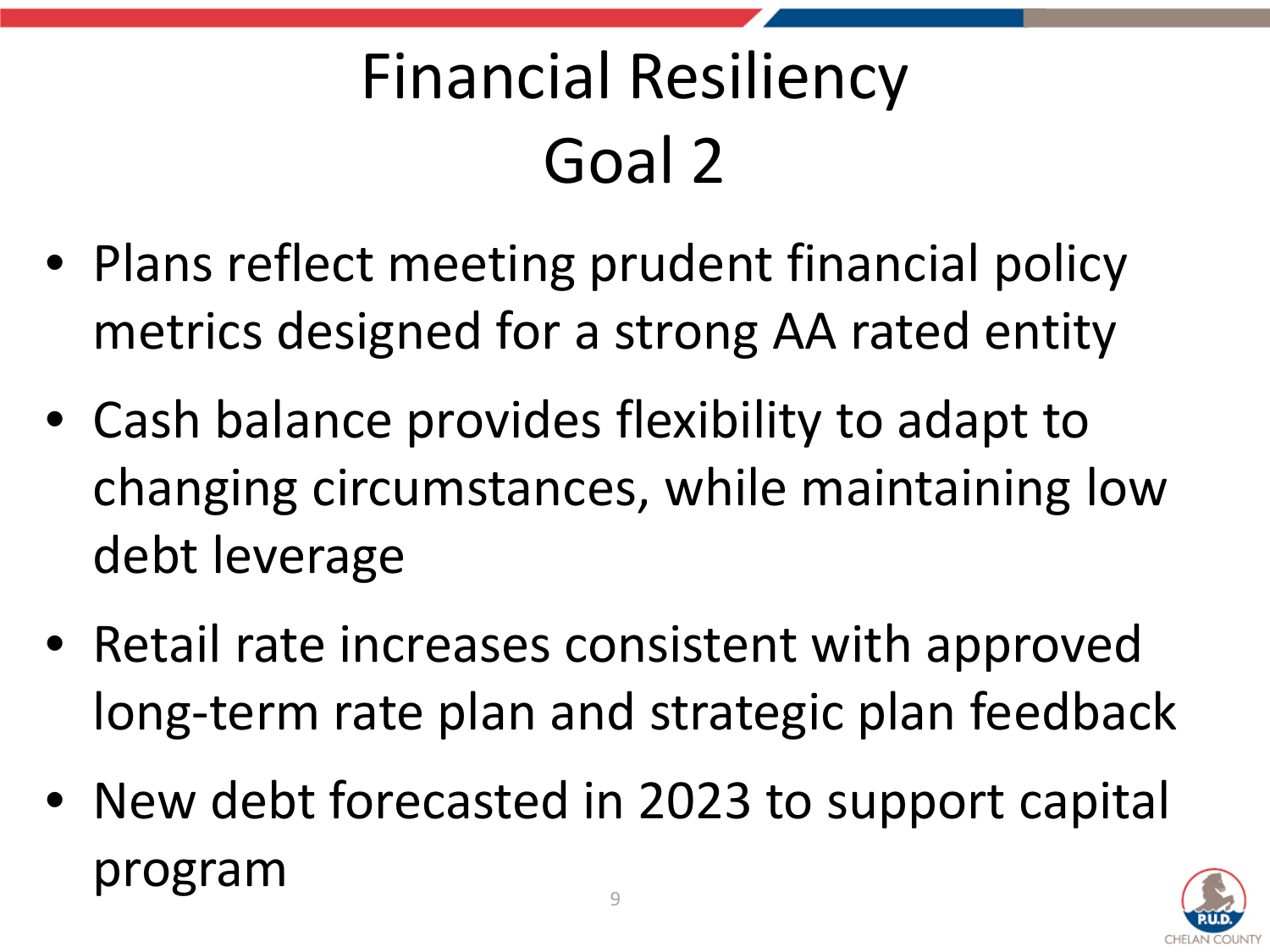# *2021 District Financial Policies*



\*Liquidity target is the greater of \$175M or methodology calculation which is calculated at approx. \$210M for 2021 based on the Q3 2020 forecast

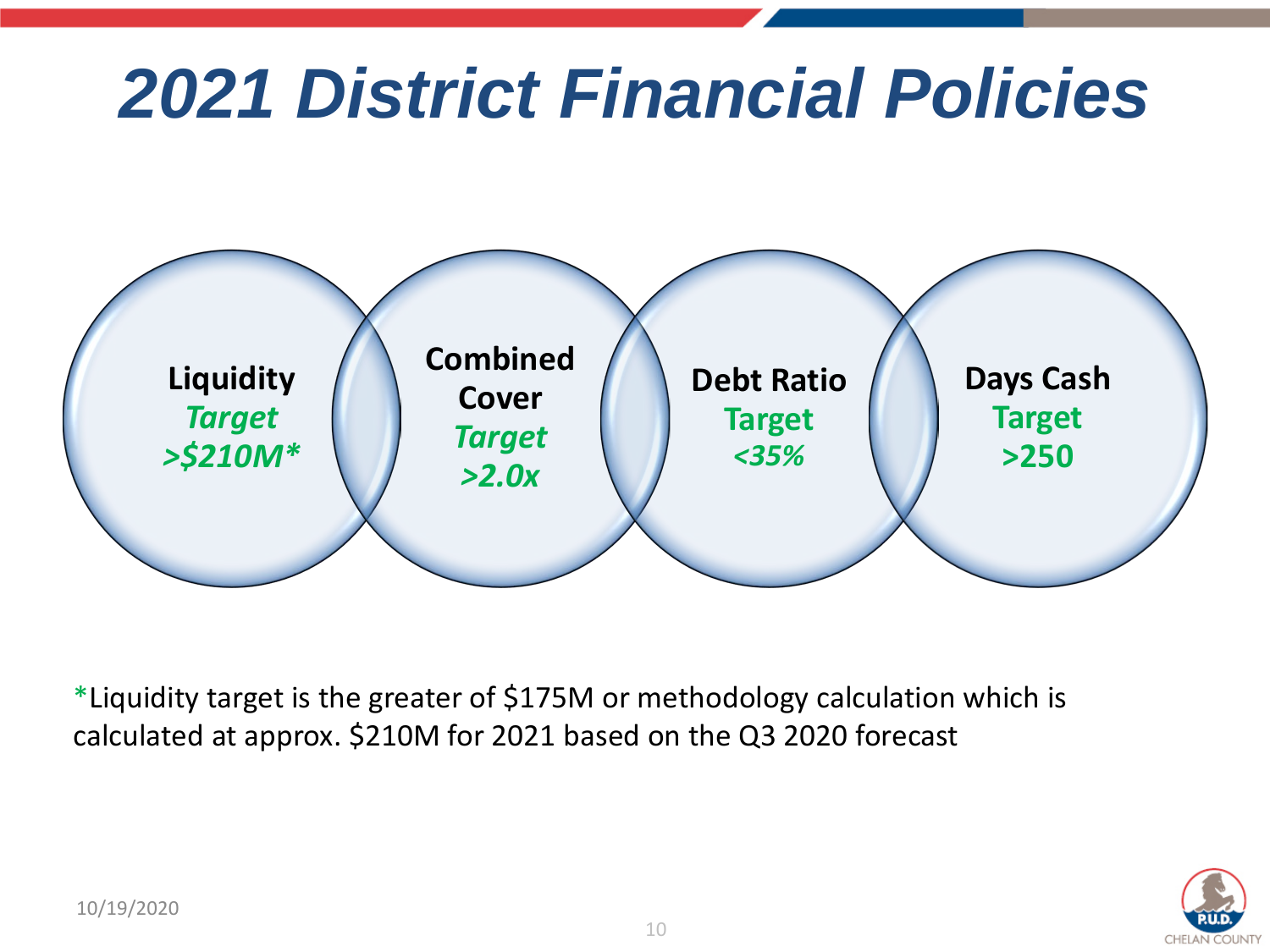# Public Power Benefit Goal 3

- Expanded the Public Power Benefit Program in 2020 from \$4M to \$6M annually: 2021 planning indicates financial criteria supports continuation at \$6M level
- Board approved projects for 2021 return incremental value to the community, such as;
	- Accelerating the fiber expansion program to reach more people in our county
	- Modernizing the Rocky Reach Discovery Center and Museum Story promoting the value of hydropower

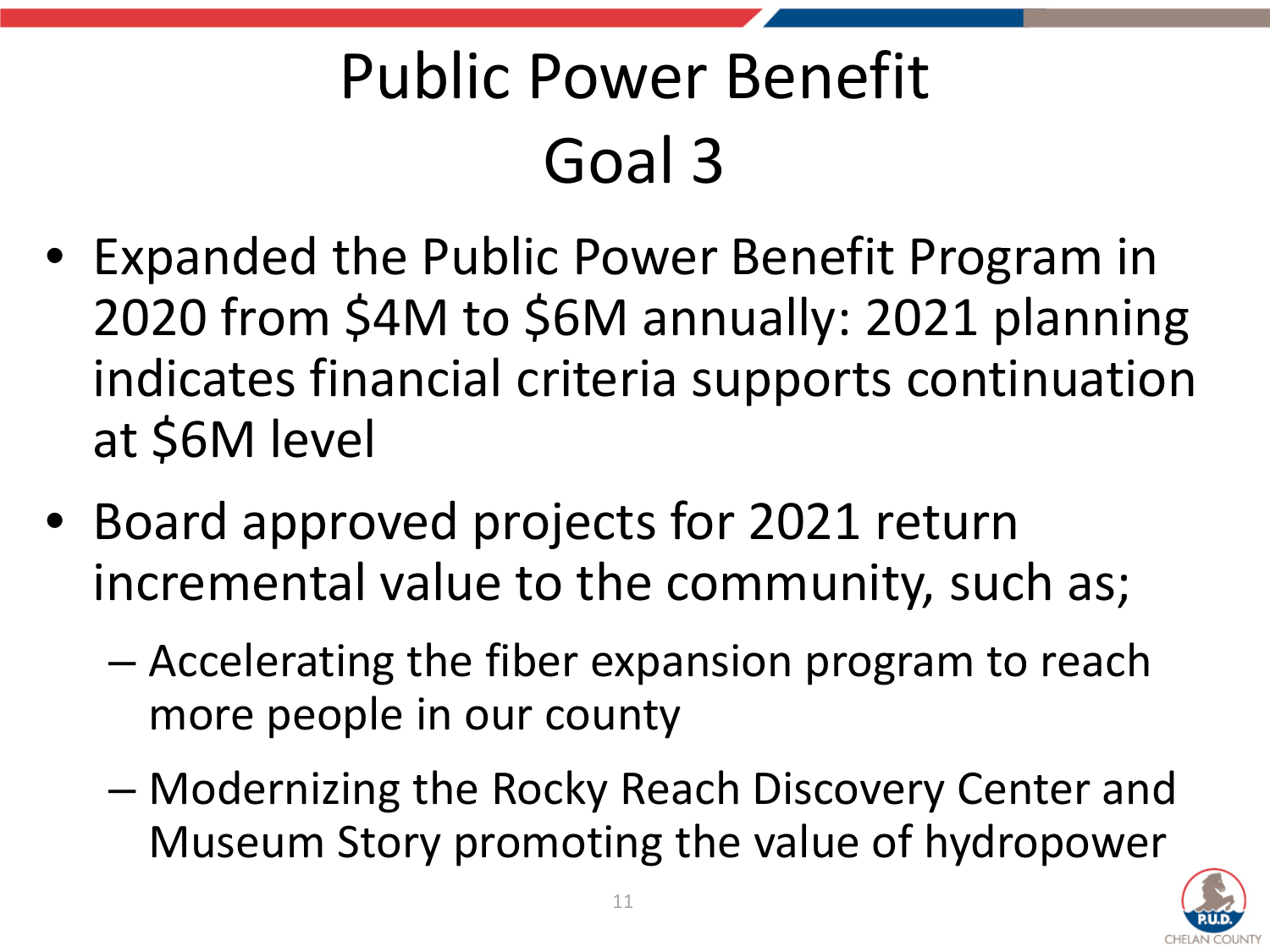# Economic Development Goal 4

• Diamond Foundry expected to ramp up their load in 2021 working towards 19aMWs

– Opportunity for potential expansion

- Significant work on distribution substations and other infrastructure to support load growth in the community
- Positioning generation portfolio to provide flexibility to support new HDL large loads
	- Continued focus on keeping rates stable and predictable while supporting incremental loads

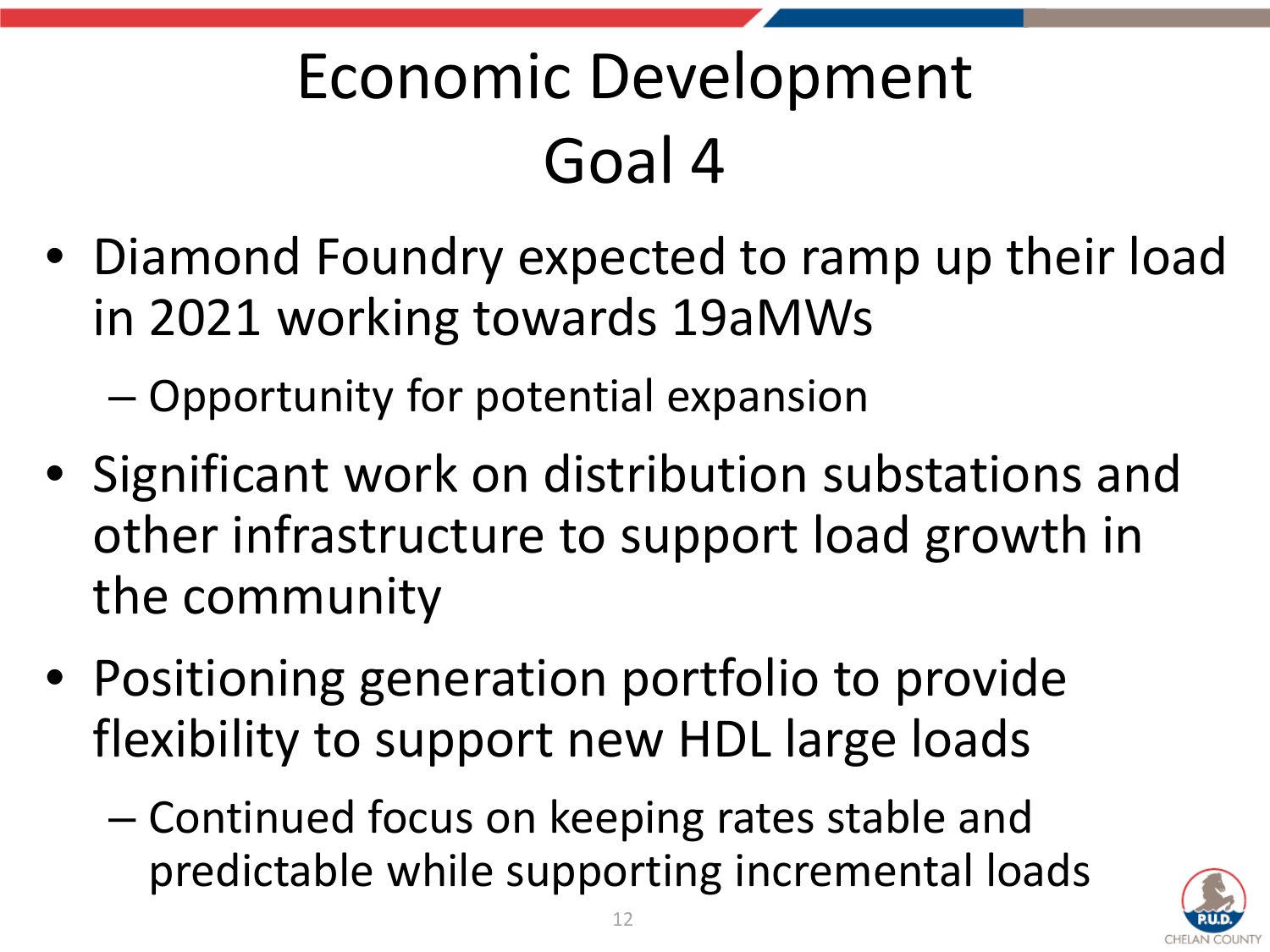## *Early 2021 External Indicators*

COVID-19 uncertainty remains; continuing investments in projects with the highest long-term customer value

Wholesale electric market prices lower and remain volatile; capacity and carbon prices strengthening

Technology and cyber security needs are advancing rapidly; District focusing on being an industry leader

System load growth, customer profiles, large loads are changing; building flexibility in portfolio to adapt

Wildfire risk remains, driving insurance premiums higher; expanding risk mitigation efforts through investment

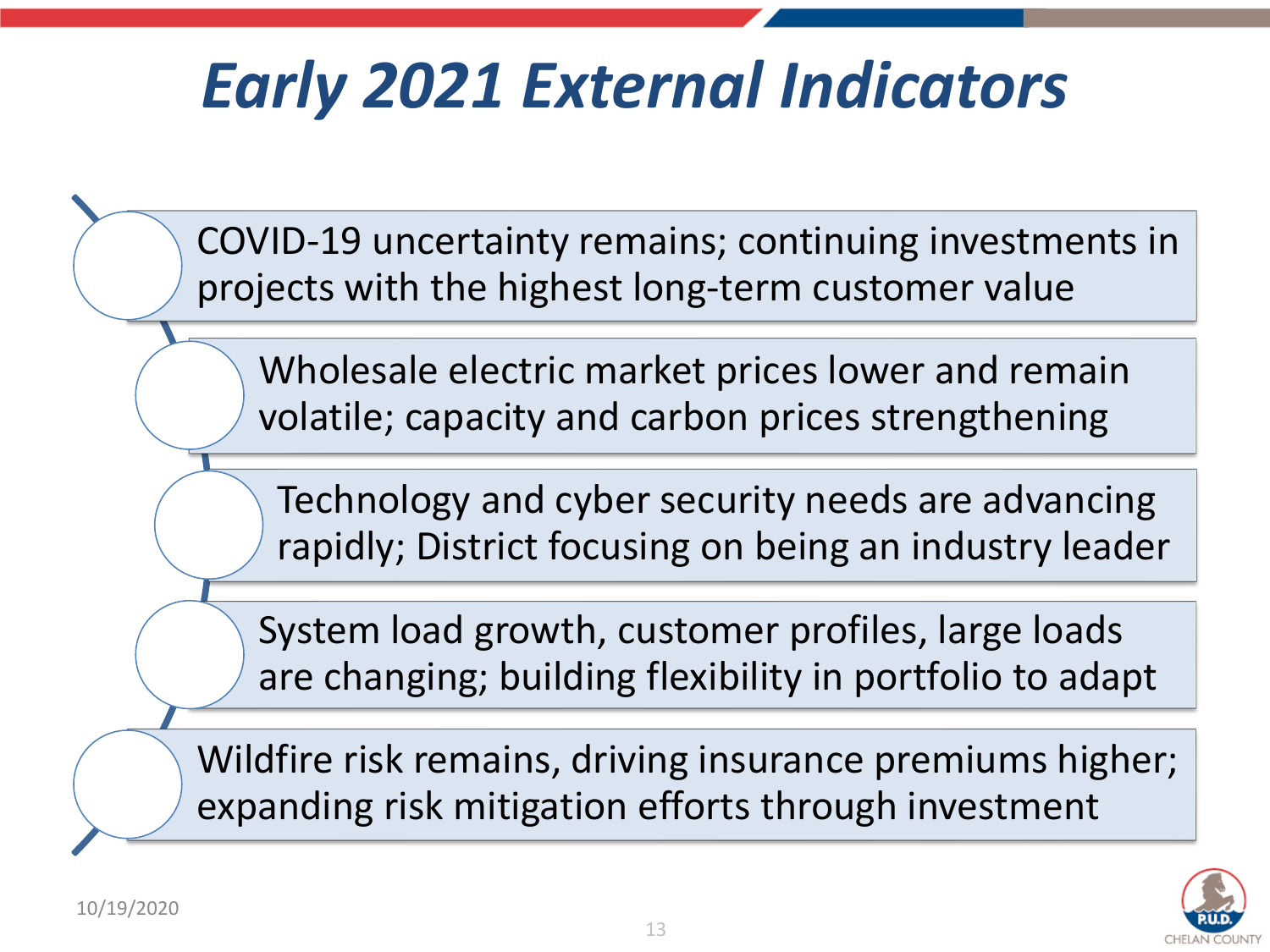# *Key 2021 Budget Assumptions*

### **Wholesale Revenue**

- Average water, current forward energy and carbon price curves
- Hedge program fully implemented and continuing
- Includes planned unit outage impacts
- Consistent hydro fish spill in accordance with requirements

### **System Load Growth**

- 3.8% Electric (~7.8 aMW total net of conservation, ~6.0 aMW HDL)
- 0.8% Retail Electric organic growth
- 2.0% Water, 1.5% Wastewater
- 1,480 new Fiber connections (1,130 current service territory, 350 PPB)

#### **Business Line Service Revenues**

- Business line rate increases included consistent with approved long-term rate plan
- Annual rate increases effective 6/1/2021 and each June 1 thereafter
	- 3% Electric, 4% Water, 4% Wastewater and 3% Fiber

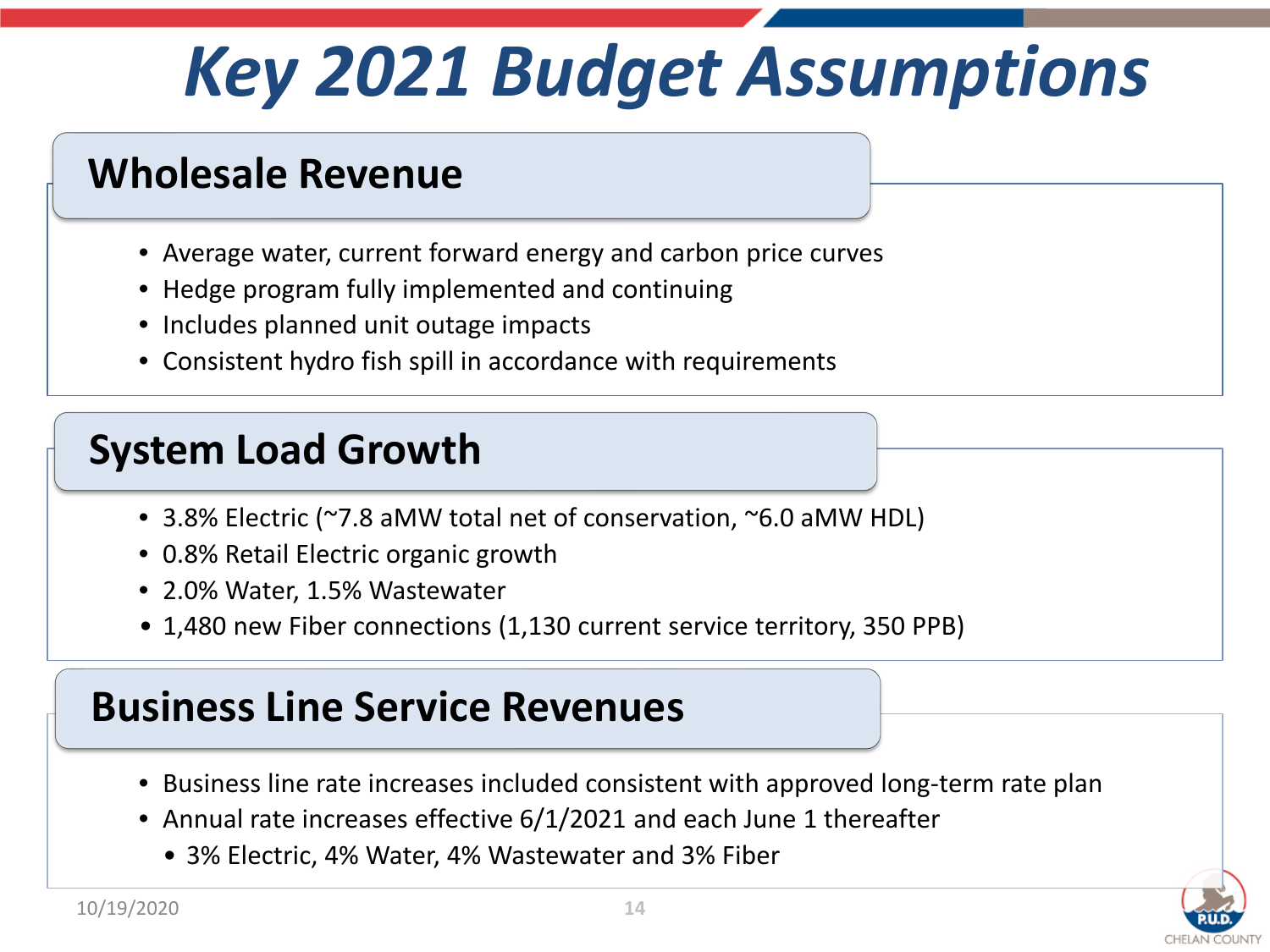# *Key Budget Assumptions*

#### **Labor Bargaining Unit**

• Bargaining unit increases are to be negotiated with the collective bargaining unit for 2021

#### **Labor Non-Bargaining Unit**

- Budget includes assumptions for merit increases, market adjustments and promotions
- Final decisions will be informed by actual market data

#### **Long-term "cost-plus" power contracts**

- Debt Reduction Charge (DRC) continues at 3.0%
- Capital Recovery Charge (CRC) continues at 50%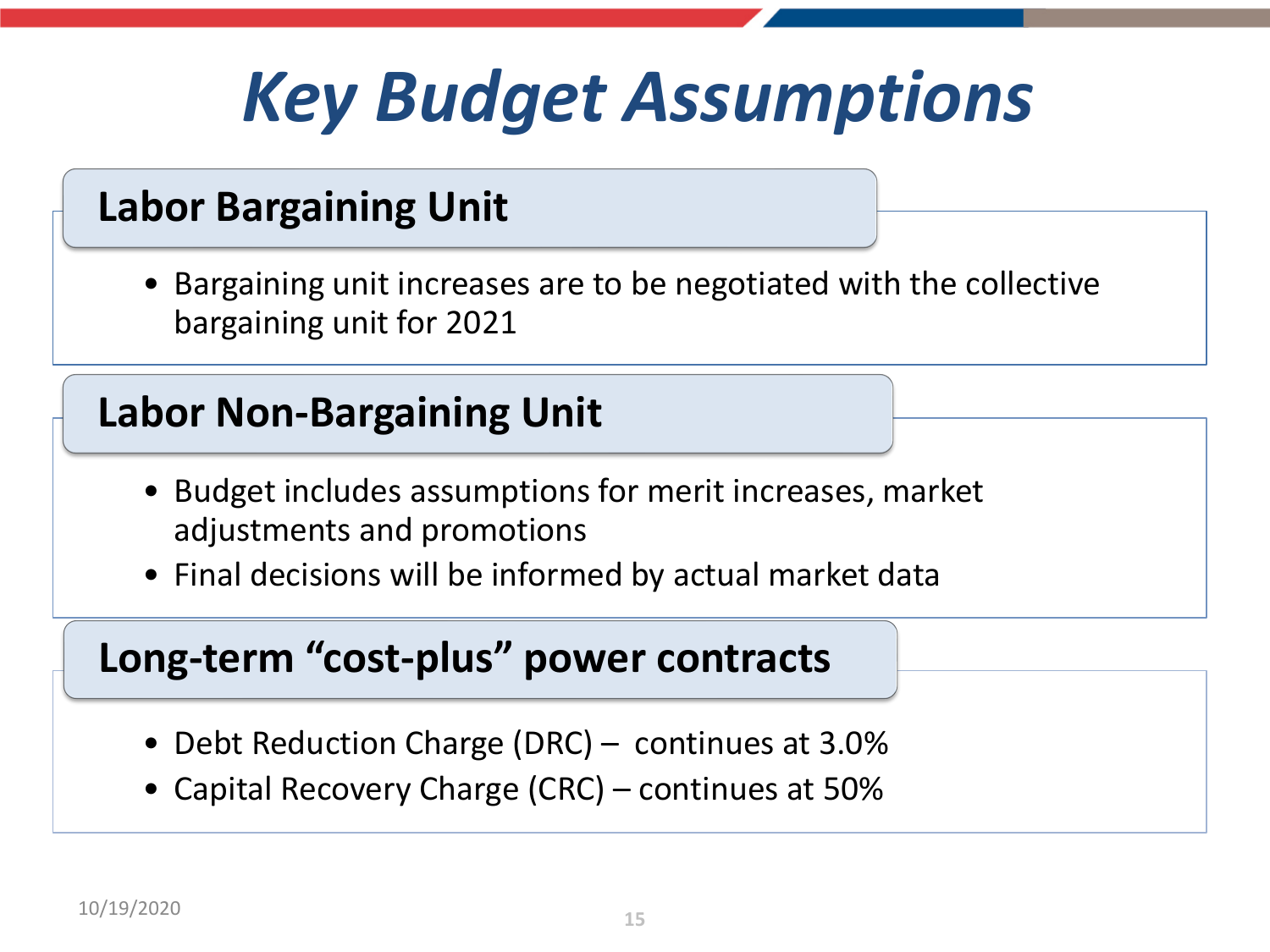# *Key Budget Assumptions*

### **Capital & Operating Expenditures**

- Driven by 2021-2025 business plans
- 2021 expenditures include continuance of RI modernization, RR large unit repairs, RR small units, distribution infrastructure/ vegetation management, and long-term facilities (Service Center, RR, RI) as key drivers

#### **Debt & Interest Income**

- Net scheduled principal payments of \$111 million (scheduled principal plus pay down with funds held for COVID liquidity from 2020 refinancing activity)
- Interest earnings estimated at 2.17%

#### **Public Power Benefit Program**

- Includes \$6M annually; continuation and acceleration of fiber expansion, Board selected projects & designated funding level
- Budget revisions will be processed as new projects are designated